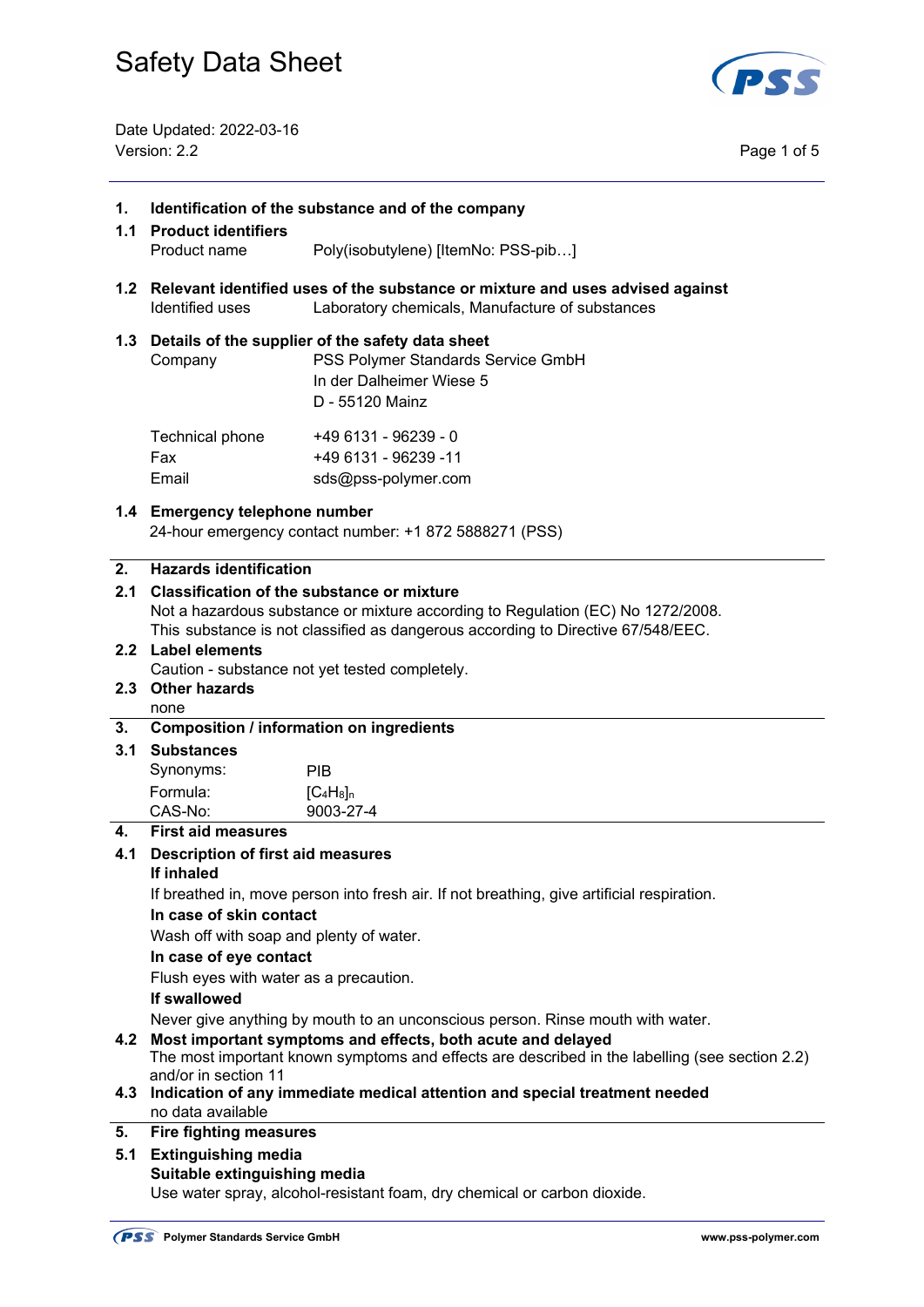| Product name:            | Poly(isobutylene) |             |
|--------------------------|-------------------|-------------|
| Date Updated: 2022-03-16 |                   |             |
| Version: 2.2             |                   | Page 2 of 5 |
|                          |                   |             |



|                                                                                              | 5.2 Special hazards arising from the substance or mixture                                                                                                                                                                                                                                |  |  |
|----------------------------------------------------------------------------------------------|------------------------------------------------------------------------------------------------------------------------------------------------------------------------------------------------------------------------------------------------------------------------------------------|--|--|
|                                                                                              | Carbon oxides                                                                                                                                                                                                                                                                            |  |  |
|                                                                                              | 5.3 Advice for fire fighters                                                                                                                                                                                                                                                             |  |  |
|                                                                                              | Wear self contained breathing apparatus for fire fighting if necessary.                                                                                                                                                                                                                  |  |  |
|                                                                                              | 5.4 Further information                                                                                                                                                                                                                                                                  |  |  |
|                                                                                              | no data available                                                                                                                                                                                                                                                                        |  |  |
| 6.                                                                                           | <b>Accidental release measures</b>                                                                                                                                                                                                                                                       |  |  |
|                                                                                              | 6.1 Personal precautions, protective equipment and emergency procedures                                                                                                                                                                                                                  |  |  |
|                                                                                              | Avoid dust formation. Avoid breathing vapors, mist or gas.                                                                                                                                                                                                                               |  |  |
|                                                                                              | 6.2 Environmental precautions                                                                                                                                                                                                                                                            |  |  |
|                                                                                              | Do not let product enter drains.                                                                                                                                                                                                                                                         |  |  |
|                                                                                              | 6.3 Methods and materials for containment and cleaning up                                                                                                                                                                                                                                |  |  |
|                                                                                              | Sweep up and shovel. Keep in suitable, closed containers for disposal.                                                                                                                                                                                                                   |  |  |
|                                                                                              | 6.4 Reference to other sections                                                                                                                                                                                                                                                          |  |  |
|                                                                                              | For disposal see section 13.                                                                                                                                                                                                                                                             |  |  |
| 7.                                                                                           | <b>Handling and storage</b>                                                                                                                                                                                                                                                              |  |  |
|                                                                                              | 7.1 Precautions for safe handling                                                                                                                                                                                                                                                        |  |  |
|                                                                                              | Provide appropriate exhaust ventilation at places where dust is formed.                                                                                                                                                                                                                  |  |  |
|                                                                                              | 7.2 Conditions for safe storage, including any incompatibilities<br>Store in cool place. Keep container tightly closed in a dry and well-ventilated place. Containers                                                                                                                    |  |  |
|                                                                                              | which are opened must be carefully resealed and kept upright to prevent leakage.                                                                                                                                                                                                         |  |  |
|                                                                                              | 7.3 Specific end use(s)                                                                                                                                                                                                                                                                  |  |  |
|                                                                                              | no data available                                                                                                                                                                                                                                                                        |  |  |
| 8.                                                                                           | Exposure controls / personal protection                                                                                                                                                                                                                                                  |  |  |
| 8.1                                                                                          | <b>Control parameters</b>                                                                                                                                                                                                                                                                |  |  |
|                                                                                              | Components with workplace control parameters                                                                                                                                                                                                                                             |  |  |
|                                                                                              | 8.2 Exposure controls                                                                                                                                                                                                                                                                    |  |  |
|                                                                                              | Appropriate engineering controls                                                                                                                                                                                                                                                         |  |  |
|                                                                                              | General industrial hygiene practice.                                                                                                                                                                                                                                                     |  |  |
|                                                                                              | Personal protective equipment                                                                                                                                                                                                                                                            |  |  |
|                                                                                              | <b>Eye/face protection</b>                                                                                                                                                                                                                                                               |  |  |
|                                                                                              | Use equipment for eye protection tested and approved under appropriate government standards                                                                                                                                                                                              |  |  |
|                                                                                              | such as NIOSH (US) or EN 166(EU).                                                                                                                                                                                                                                                        |  |  |
|                                                                                              | <b>Skin protection</b>                                                                                                                                                                                                                                                                   |  |  |
|                                                                                              | Handle with gloves. Gloves must be inspected prior to use. Use proper glove removal technique<br>(without touching glove's outer surface) to avoid skin contact with this product. Dispose of                                                                                            |  |  |
|                                                                                              | contaminated gloves after use in accordance with applicable laws and good laboratory practices.                                                                                                                                                                                          |  |  |
|                                                                                              | Wash and dry hands.                                                                                                                                                                                                                                                                      |  |  |
|                                                                                              | The selected protective gloves have to satisfy the specifications of EU Directive 89/686/EEC and<br>the standard EN 374 derived from it.                                                                                                                                                 |  |  |
|                                                                                              | <b>Body Protection</b>                                                                                                                                                                                                                                                                   |  |  |
| Choose body protection in relation to its type, to the concentration and amount of dangerous |                                                                                                                                                                                                                                                                                          |  |  |
|                                                                                              | substances, and to the specific work-place., The type of protective equipment must be selected<br>according to the concentration and amount of the dangerous substance at the specific workplace.                                                                                        |  |  |
|                                                                                              | <b>Respiratory protection</b>                                                                                                                                                                                                                                                            |  |  |
|                                                                                              | Respiratory protection is not required. Where protection from nuisance levels of dusts are<br>desired, use type N95 (US) or type P1 (EN 143) dust masks. Use respirators and components<br>tested and approved under appropriate government standards such as NIOSH (US) or CEN<br>(EU). |  |  |
|                                                                                              |                                                                                                                                                                                                                                                                                          |  |  |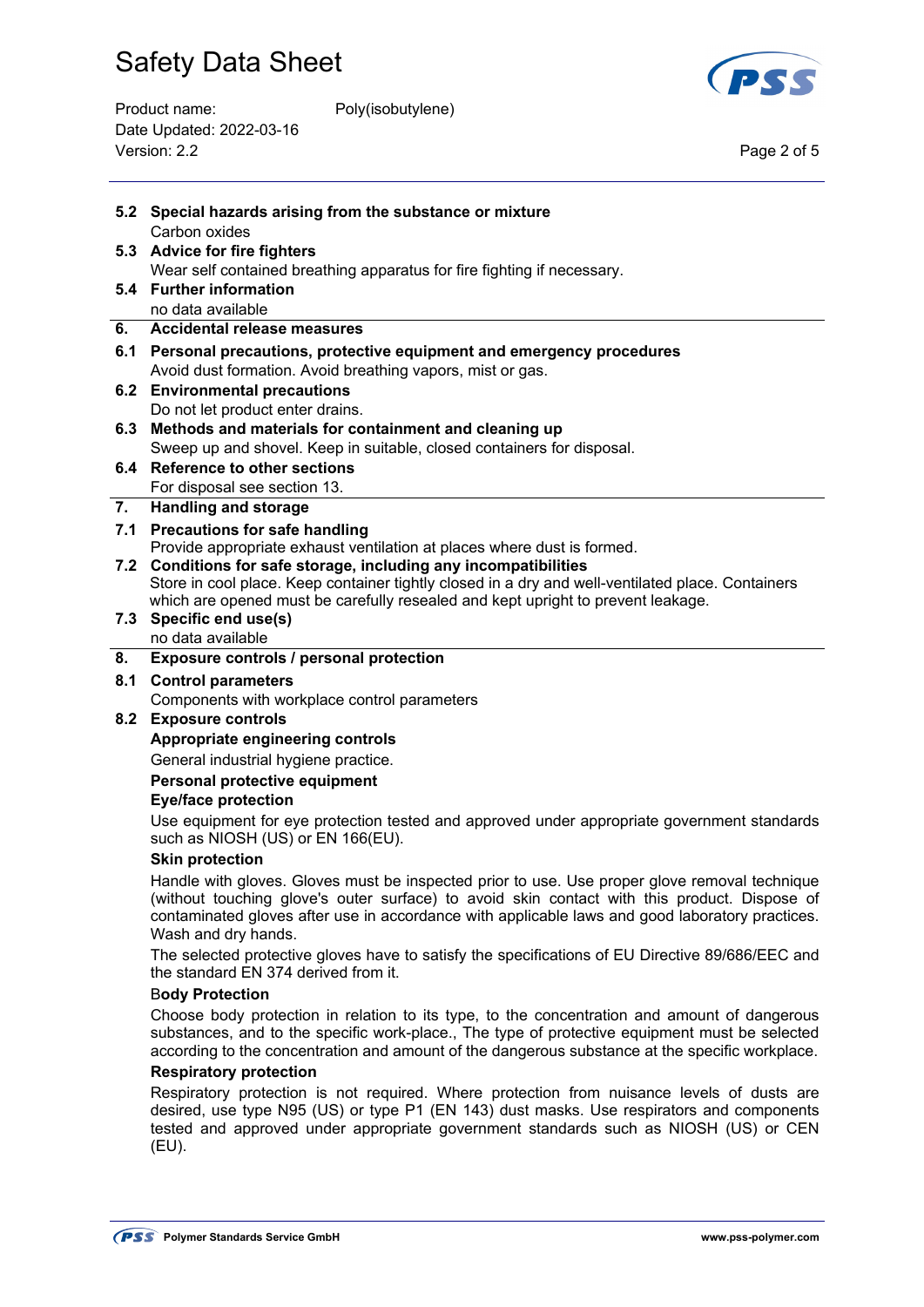Product name: Poly(isobutylene) Date Updated: 2022-03-16 Version: 2.2 Page 3 of 5



| 9.  | <b>Physical and chemical properties</b>                                                                                |                   |  |  |
|-----|------------------------------------------------------------------------------------------------------------------------|-------------------|--|--|
| 9.1 | Information on basic physical and chemical properties                                                                  |                   |  |  |
|     | Appearance                                                                                                             | Form: solid       |  |  |
|     | Odour                                                                                                                  | no data available |  |  |
|     | <b>Odour Threshold</b>                                                                                                 | no data available |  |  |
|     | рH                                                                                                                     | no data available |  |  |
|     | Melting point/freezing point                                                                                           | no data available |  |  |
|     | Initial boiling point and boiling range                                                                                | no data available |  |  |
|     | <b>Flash Point</b>                                                                                                     | no data available |  |  |
|     | Evaporation rate                                                                                                       | no data available |  |  |
|     | Flammability                                                                                                           | no data available |  |  |
|     | Upper/lower flammability or explosive limits                                                                           | no data available |  |  |
|     | Vapour pressure                                                                                                        | no data available |  |  |
|     | Vapour density                                                                                                         | no data available |  |  |
|     | Relative density                                                                                                       | no data available |  |  |
|     | Water solubility                                                                                                       | no data available |  |  |
|     | Partition coefficient: n- Octanol/Water                                                                                | no data available |  |  |
|     | Auto ignition temperature                                                                                              | no data available |  |  |
|     | Decomposition temperature                                                                                              | no data available |  |  |
|     | Viscosity                                                                                                              | no data available |  |  |
|     | <b>Explosive properties</b>                                                                                            | no data available |  |  |
|     | Oxidizing properties                                                                                                   | no data available |  |  |
|     | 9.2 Other safety information                                                                                           |                   |  |  |
|     | no data available                                                                                                      |                   |  |  |
|     | 10. Stability and reactivity                                                                                           |                   |  |  |
|     | 10.1 Reactivity                                                                                                        |                   |  |  |
|     | no data available                                                                                                      |                   |  |  |
|     | 10.2 Chemical stability                                                                                                |                   |  |  |
|     | no data available                                                                                                      |                   |  |  |
|     | 10.3 Possibility of hazardous reactions                                                                                |                   |  |  |
|     | no data available                                                                                                      |                   |  |  |
|     | 10.4 Conditions to avoid                                                                                               |                   |  |  |
|     | no data available                                                                                                      |                   |  |  |
|     | 10.5 Incompatible materials                                                                                            |                   |  |  |
|     | Strong oxidizing agents<br>10.6 Hazardous decomposition products                                                       |                   |  |  |
|     |                                                                                                                        |                   |  |  |
|     | Other decomposition products - no data available; in the event of fire: see section 5<br>11. Toxicological information |                   |  |  |
|     | 11.1 Information on toxicological effects                                                                              |                   |  |  |
|     | <b>Acute toxicity</b><br>no data available<br><b>Skin corrosion/irritation</b><br>no data available                    |                   |  |  |
|     |                                                                                                                        |                   |  |  |
|     |                                                                                                                        |                   |  |  |
|     |                                                                                                                        |                   |  |  |
|     | Serious eye damage/eye irritation                                                                                      |                   |  |  |
|     | no data available                                                                                                      |                   |  |  |
|     | <b>Respiratory or skin sensitisation</b>                                                                               |                   |  |  |
|     | no data available                                                                                                      |                   |  |  |
|     | <b>Germ cell mutagenicity</b>                                                                                          |                   |  |  |
|     | no data available                                                                                                      |                   |  |  |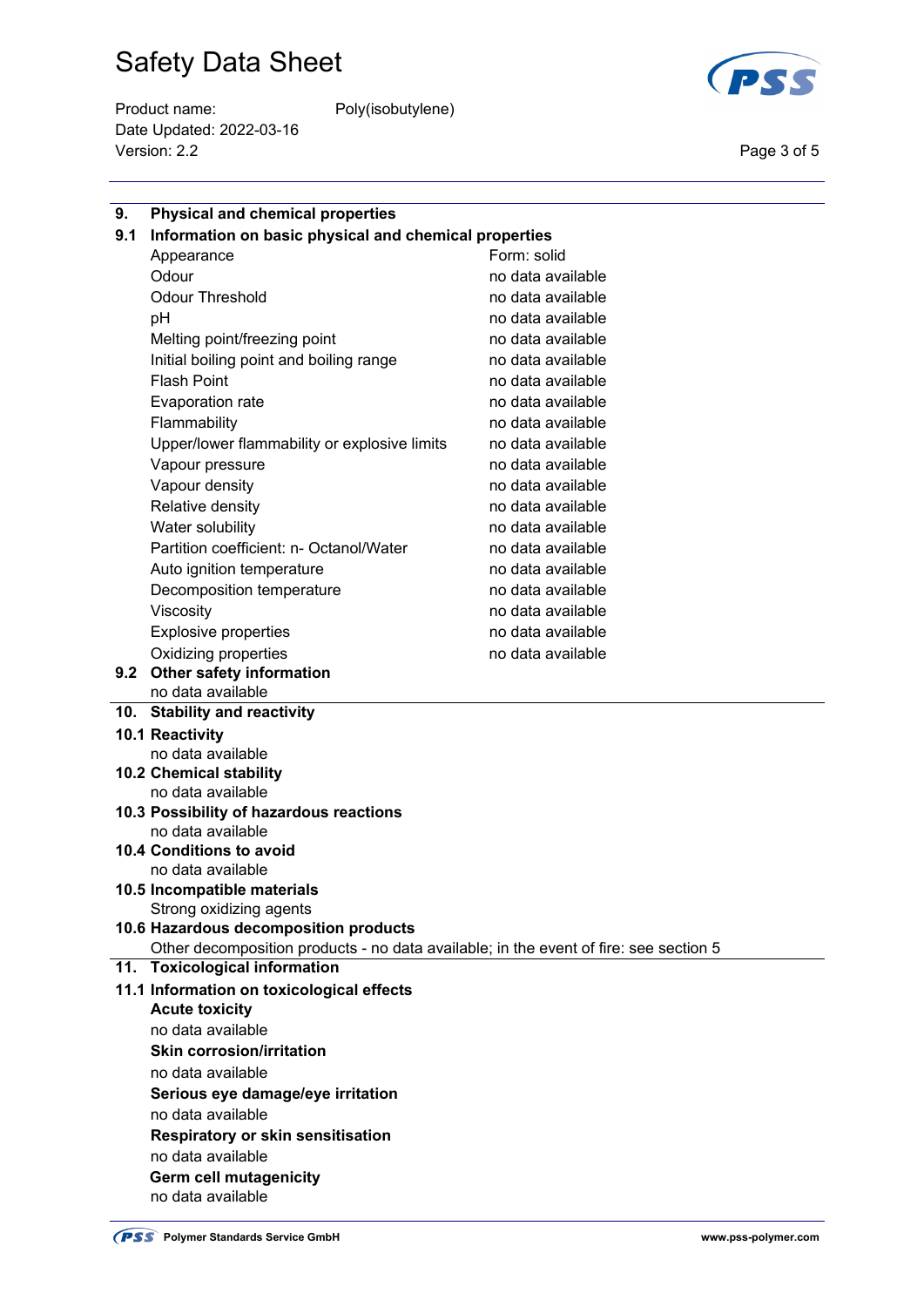| Product name:            | Poly(isobutylene) |             |
|--------------------------|-------------------|-------------|
| Date Updated: 2022-03-16 |                   |             |
| Version: 2.2             |                   | Page 4 of 5 |
|                          |                   |             |



## **Carcinogenicity**

 IARC: No component of this product present at levels greater than or equal to 0.1% is identified as probable, possible or confirmed human carcinogen by IARC.  **Reproductive toxicity** no data available  **Specific target organ toxicity - single exposure** no data available **Specific target organ toxicity - repeated exposure** no data available **Aspiration hazard** no data available **Potential health effects Inhalation** May be harmful if inhaled. May cause respiratory tract irritation.  **Ingestion** May be harmful if swallowed. **Skin** May be harmful if absorbed through skin. May cause skin irritation. **Eyes** May cause eye irritation. **Signs and Symptoms of Exposure** To the best of our knowledge, the chemical, physical, and toxicological properties have not been thoroughly investigated. **Additional Information**  RTECS: not available **12. Ecological information 12.1 Toxicity**  Toxicity to fish LC50 - Oncorhynchus mykiss (rainbow trout) - > 5.600 mg/l - 96 h **12.2 Persistence and degradability**  no data available **12.3 Bioaccumulative potential**  no data available **12.4 Mobility in soil**  no data available **12.5 Results of PBT and vPvB assessment**  no data available

#### **12.6 Other adverse effects**

no data available

## **13. Disposal considerations**

# **13.1 Waste treatment methods**

 **Product** 

# Offer surplus and non-recyclable solutions to a licensed disposal company.

# **Contaminated packaging**

Dispose of as unused product.

# **14. Transport information**

# **14.1 UN number**

ADR/RID: - IMDG: - IMDG: - IATA: -

## **14.2 UN proper shipping name**

| ADR/RID: | Not dangerous goods |
|----------|---------------------|
| IMDG:    | Not dangerous goods |
| IATA:    | Not dangerous goods |